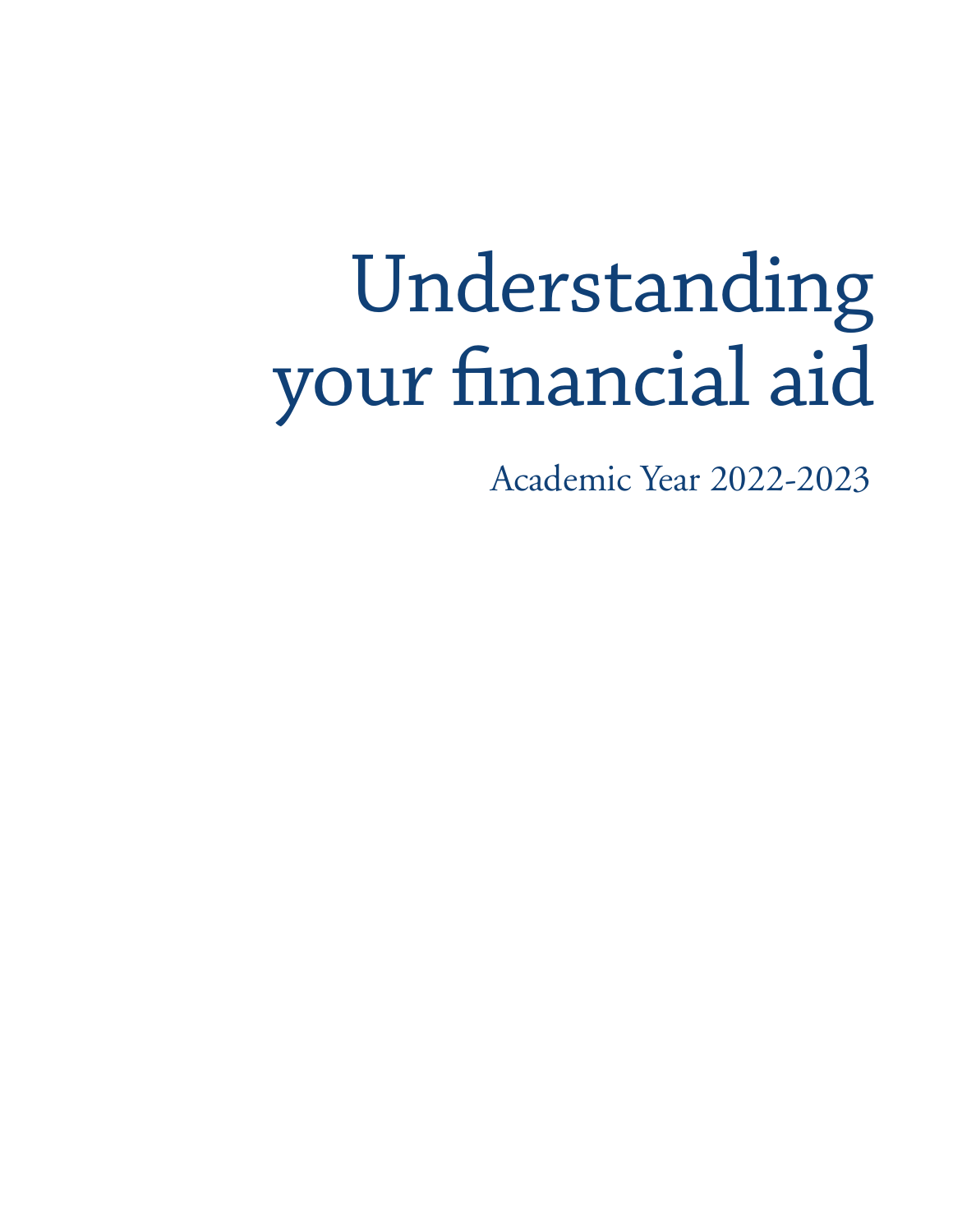# The value of a Connecticut College education

#### DEAR STUDENTS AND PARENTS:

In these uncertain economic times, financial aid is critically important to many students and their families. Last year, about 59 percent of our students received need-based financial aid in the form of grants, loans or Federal Work-Study. We are committed to helping them meet the challenge of financing a Connecticut College education because we believe that they will thrive here and make a difference in the world after their graduation.

Depending on financial need, awards may vary from a few hundred dollars to nearly the full cost of education. As you look at the investment you and your family are making in this education, we would like to share a few indicators of the lifelong **value** of a Connecticut College degree.

■ On average, about 95 percent of each Connecticut **College graduating class are employed, in graduate school, completing a fellowship or working in public service programs within a year of graduating.**

■ In recent years, the acceptance rate for our **graduates applying to law school and graduate programs in the health professions is about 80 percent.** Many of our young alumni enroll and excel in business school, applying the leadership skills they acquired as undergraduates.

■ Fifteen years after graduation, about half of our **graduates have earned a post-baccalaureate degree.**  Many are awarded an M.B.A., master's degree or law degree. Others go on to earn a Ph.D., an M.D. or other

medical degree. Some pursue professional certification in teaching and other fields, and some serve as tenured professors at colleges and universities nationwide.

■ Our graduates win prestigious postgraduate **awards.** Among liberal arts colleges, we are one of the top producers of Fulbright Fellows and Peace Corps volunteers. Our graduates have also won National Science Foundation, Davis Projects for Peace, Goldwater and other notable fellowships.

■ **Connecticut College graduates become leaders** in many different fields. They are CEOs, scientists, lawyers, judges, teachers, entrepreneurs, bankers, artists, writers and filmmakers. They serve in record numbers in the Peace Corps and Teach for America. Some have earned the highest honors in their field: Olympic medals, Academy and Emmy awards, and the Medal of Freedom, to name a few. They all share one thing: their Connecticut College education, which gave them the knowledge, analytical skills, ethical framework and confidence to adapt and succeed in a changing world.

■ Our global alumni network is more than **25,000 strong.** Even before they graduate, students benefit from interaction with our alumni who serve as role models, mentors and internship sponsors. Those connections last a lifetime.

We will do our best to help you throughout the complex financial aid process. If you have any questions, please contact the Financial Aid Services staff.

anden K. Stinhle

**Andrew K. Strickler** *Dean of Admission and Financial Aid*

**Sean Martin** *Director of Financial Aid Services*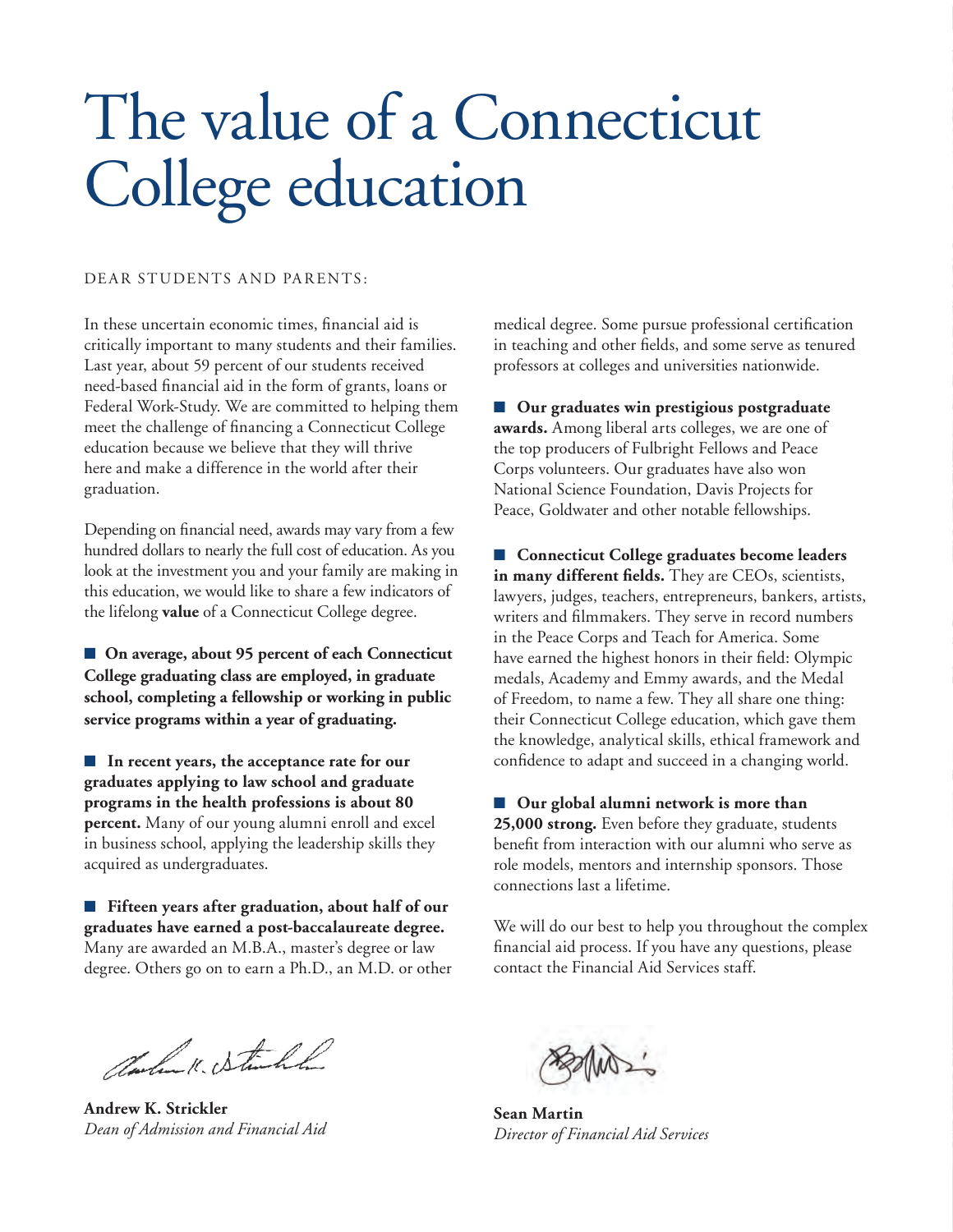

# **Contents**

| Our Financial Aid Philosophy  2                         |
|---------------------------------------------------------|
| How Eligibility is Determined  2                        |
|                                                         |
|                                                         |
| Payment Plan and Parent Loan  6                         |
| Important Financial Aid Policies 7                      |
| How to determine what<br>to pay Connecticut College  10 |

Connecticut College Financial Aid Services, Larrabee Annex 270 Mohegan Avenue New London, CT 06320

Tel: 860-439-2058 Fax: 860-439-5357 www.conncoll.edu/financial-aid FinAid@conncoll.edu



# **\*PLEASE NOTE:**

The tuition and fees listed in this document are for the current academic year (2021-2022), and should be used for illustrative purposes only. When tuition and fees are finalized for the 2022-2023 academic year, this information will be available at www.conncoll.edu/financial-aid/.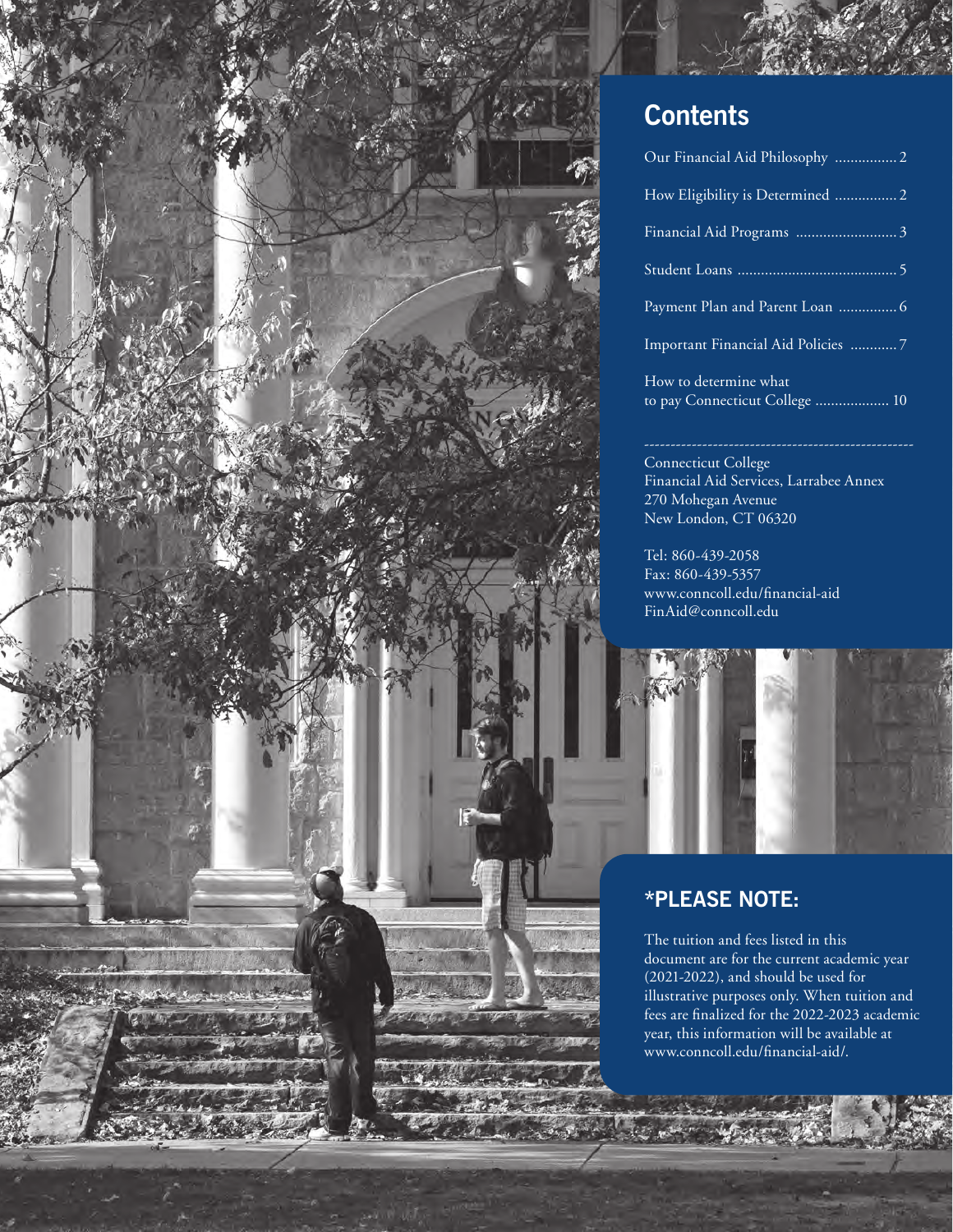### **Our Financial Aid Philosophy**

Financial aid at Connecticut College provides access to a quality educational experience for students who could not otherwise afford the full cost of tuition. As a highly selective institution, Connecticut College recognizes that each student brings special talents and abilities that enhance the educational experience for all.

Whereas admission to the College is based on the student's qualifications and achievements, financial aid awards are based on financial need. This approach allows us to create a student body of highly qualified individuals from all economic backgrounds.

We determine a student's eligibility for financial aid based on a detailed assessment of the income, assets and special circumstances presented by their family. To be fair and equitable, we use the same standardized analysis for all students.

We realize that in some instances, a family may disagree with the results, but we must adhere to the standard analysis in order to keep the process fair.

The Financial Aid Services staff thoroughly reviews each file based on the information reported on the Free Application for Federal Student Aid (FAFSA), CSS Profile and other documentation. While we have little discretion in adjusting awards given the limitation of the policies governing our financial aid process, we are happy to review an aid award if you believe we have made a factual error or if your circumstances have changed due to illness or significant loss of wages or employment. However, please note that Connecticut College does not negotiate financial aid awards based on offers made by other colleges or for reasons other than the circumstances mentioned above.

Students or parents requesting a review should contact Financial Aid Services, in writing, describing the reason(s) for a review. Documentation should accompany the letter. A review committee, chaired by the Dean of Admission and Financial Aid, will conduct the review, ask for any additional information and get back to you as soon as possible. Adjustments in an award are subject to the availability of funds.

**See our complete financial aid policies on pages 7-9.**

### **How Eligibility is Determined**

Financial Aid Eligibility is defined as the amount remaining after subtracting the family contribution and outside resources from the cost of education. Eligibility for financial aid at Connecticut College is determined annually and is based on individual circumstances.

#### ■ **COST OF EDUCATION**

Cost of education includes all items necessary to cover one academic year. Please note that increases to tuition, room and board will be determined each spring for the upcoming academic year.

#### **CONNECTICUT COLLEGE STUDENT BUDGET (2021-2022)**

| <b>Tuition &amp; Fees</b>        | \$60,795 |
|----------------------------------|----------|
| Room & Board                     | 16,780   |
| Books & Supplies (cost may vary) | 1,000    |
| Miscellaneous (cost may vary)    | 600      |
| Transportation (cost may vary)   | 400      |
| <b>TOTAL</b>                     | \$79,575 |

#### **EXPECTED FAMILY CONTRIBUTION**

The information provided on the Free Application for Federal Student Aid (FAFSA), CSS Profile, and other documentation is used by Financial Aid Services to calculate the expected family contribution. The FAFSA is used to determine federal and state funding and the CSS Profile is used to determine eligibility for institutional need-based grants. The CSS Profile is not required if a family does not want to be considered for need-based institutional grant aid.

The following items affect the award: student and parent income, student and parent assets (including trust funds), number in the household, number of dependents in college, and the amount a parent contributes to a sibling's college cost, excluding graduate students. Income includes all taxable and non-taxable income.

#### ■ **FORMULA TO DETERMINE NEED**

The difference between the cost of education, expected family contribution and outside resources\* is the student's eligibility for financial aid. The College is committed to awarding up to 100 percent of a student's eligibility, as long as deadlines have been met. Awards are usually a combination of grants, loans and Federal Work-Study. Unless otherwise stated, financial aid awards are divided equally between the fall and spring semesters.

#### **EXAMPLE (2021-2022)**

| Cost of Education                | \$79.575 |
|----------------------------------|----------|
| <b>Minus Family Contribution</b> | 15.000   |
| Minus Other Resources*           | 5.000    |
| NEED/FINANCIAL AID ELIGIBILITY   | \$59.575 |

<sup>\*</sup> Other resources include such items as employee tuition benefits, contributions from relatives, etc.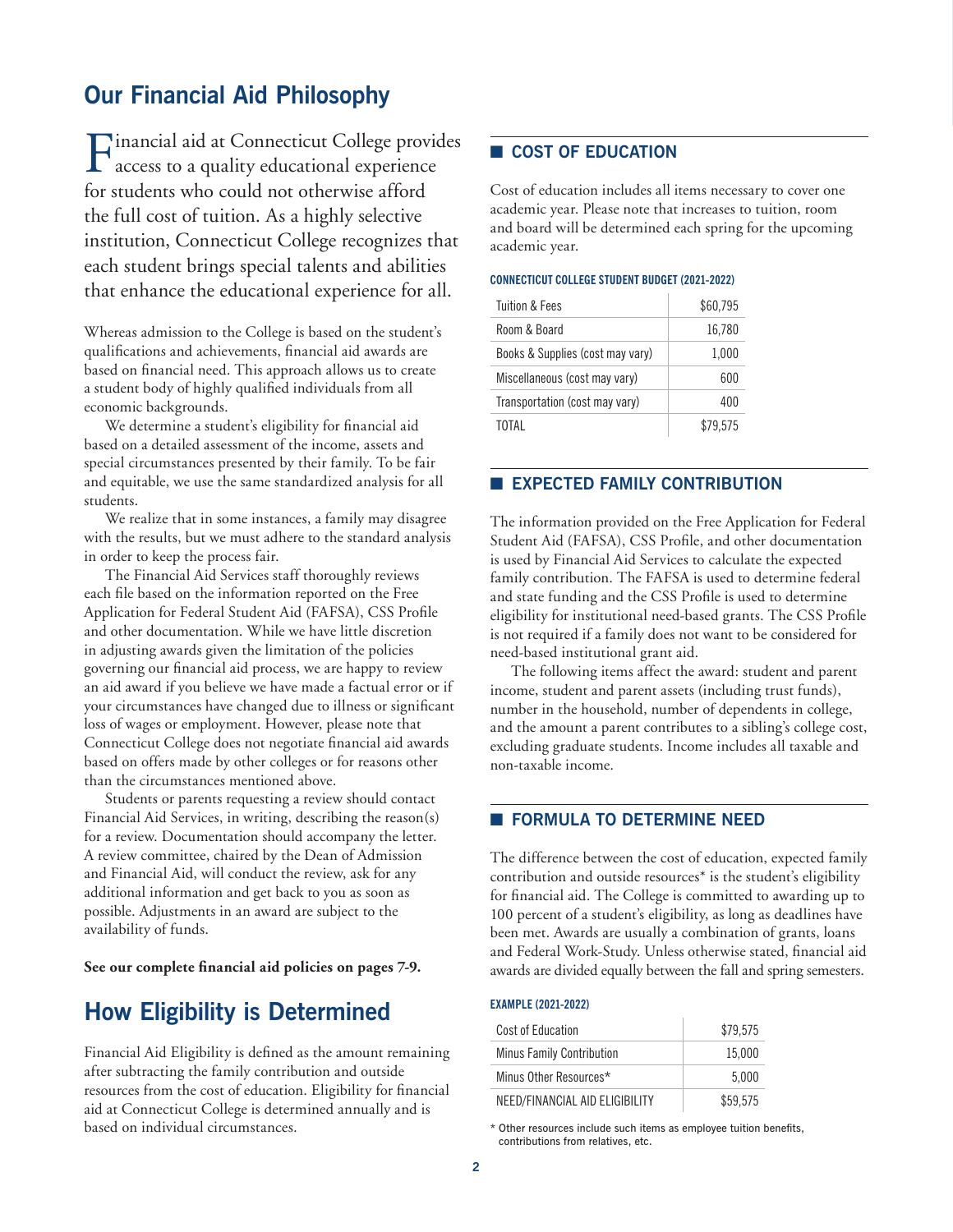# **FINANCIAL AID PROGRAMS**

Your financial aid award letter lists the programs and amounts of financial aid for which you are eligible, so that you can determine the remaining costs. Listed below are the most commonly awarded funds:

- Federal Pell Grant
- Federal Supplemental Education Opportunity Grant (SEOG)
- State Grants
- Connecticut College Grant
- Federal Work-Study
- Federal Direct Loans



#### ■ **FEDERAL GRANTS**

#### **Federal Pell Grant**

Eligibility for the Federal Pell Grant is based on an analysis of the information reported on the Free Application for Federal Student Aid (FAFSA). This grant is available to undergraduate students only. Students typically must have exceptional financial need. Grants from the College may be adjusted if the Federal Pell Grant differs from the amount estimated on the award.

#### **Federal Supplemental Educational Opportunity Grant (SEOG)**

This federal grant is for undergraduates with exceptional financial need and priority is given to students who have been awarded the Federal Pell Grant. The amount of the award is determined by Financial Aid Services based on the availability of funding provided by the federal government.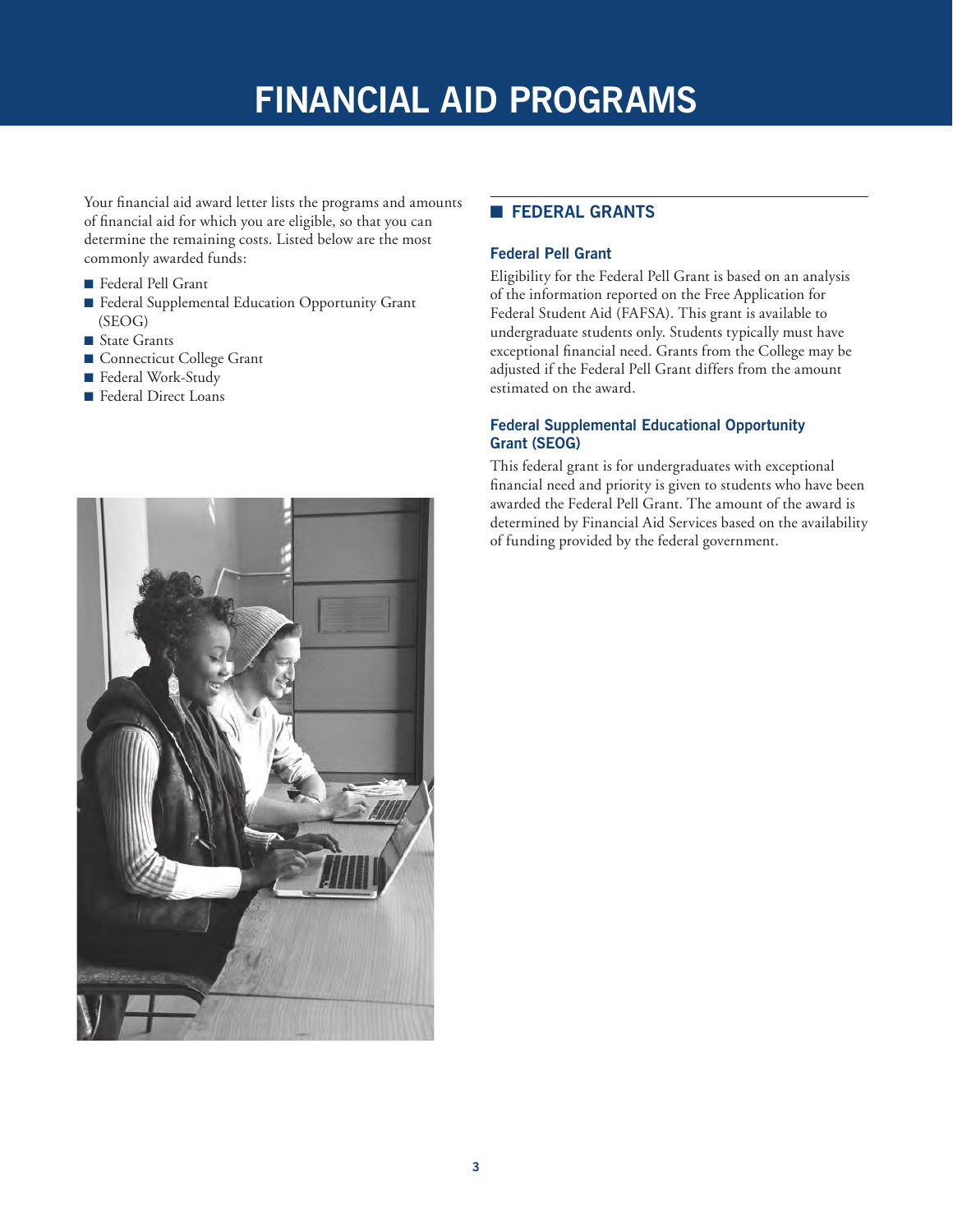#### ■ **STATE GRANTS**

State scholarships are provided by various states for eligible students based on academic qualifications. Those states have specific application deadlines. All require the Free Application for Federal Student Aid (FAFSA). In addition, some states have their own application. Please contact your state higher education agency for specific application procedures and deadline dates. Connecticut College will not make up for anticipated state funds for which a student fails to apply or meet the deadline date.

Connecticut and Vermont participate in this program.

#### ■ **CONNECTICUT COLLEGE GRANT AND SCHOLARSHIP PROGRAMS**

A grant is the portion of your award that does not have to be repaid. Eligibility for the following grant programs, with the exception of the Jane Bredeson Scholarship, is based on financial need and limited to eight semesters, less for transfer students.

#### **Connecticut College Grant**

This grant is based on demonstrated need and funded in part by donor gifts and endowed funds. Endowed Connecticut College Grants are awarded based on criteria established by the donor. A partial listing of endowed funds is included in the Connecticut College catalog. A student may be notified in the fall by the Office of Advancement that their grant was partly funded by the generous donation of an individual. The student will be requested to supply biographical information that can be shared with the donor. It is our hope that all eligible students will honor this request.

#### **Jane Bredeson Scholarship Program**

New London city residents may qualify for this program. If eligible, a student may receive up to one-half of the College tuition in a combination of federal, state and College grant aid. Length of residency requirements apply.

#### **Cornel West Scholarship**

This program was established to honor Cornel West, Class of 1943 University Professor at Princeton University and author of several books, including "Race Matters" and "Democracy Matters." This scholarship is based on annual demonstrated financial need and will cover the full institutional grant portion of the student's financial aid award for all four years. The scholarship will be awarded

annually to one or more underrepresented students (eligible citizens) who demonstrate in their admission application a commitment to the exploration of issues of racial injustice, diversity and dialogue.

#### **Disbursement of Grants**

Grants are usually payable in two disbursements, one-half of the total in each semester, and will not be disbursed earlier than 10 days prior to the start of classes.

#### ■ **FEDERAL WORK-STUDY**

This fund is awarded based on need and enables a student to work on or off campus with designated employers approved by the College in accordance with federal regulations. Students are paid every two weeks. The paycheck will be deposited directly into their checking or savings account. Per IRS regulations and labor laws, these earnings are considered taxable income in the event that a student files a federal tax return. The money earned can be used for indirect costs such as books, supplies, travel or miscellaneous items.

To accept a Federal Work-Study award, students are required to complete the Federal Employment Verification form and the W-4 statements for withholding. Original documentation as listed on the Department of Homeland Security, Form I-9 will be required for inspection for all first-time student employees at the College. Information on campus jobs is available online on the Financial Aid website under "Student Employment."

Students may elect not to accept a Federal Work-Study award, but Connecticut College will not increase grant aid to make up for the resulting difference.

Federal Work-Study and regular student employment earnings are paid directly to the student for their time worked. Earnings are not applied directly to the charges a student incurs from the College.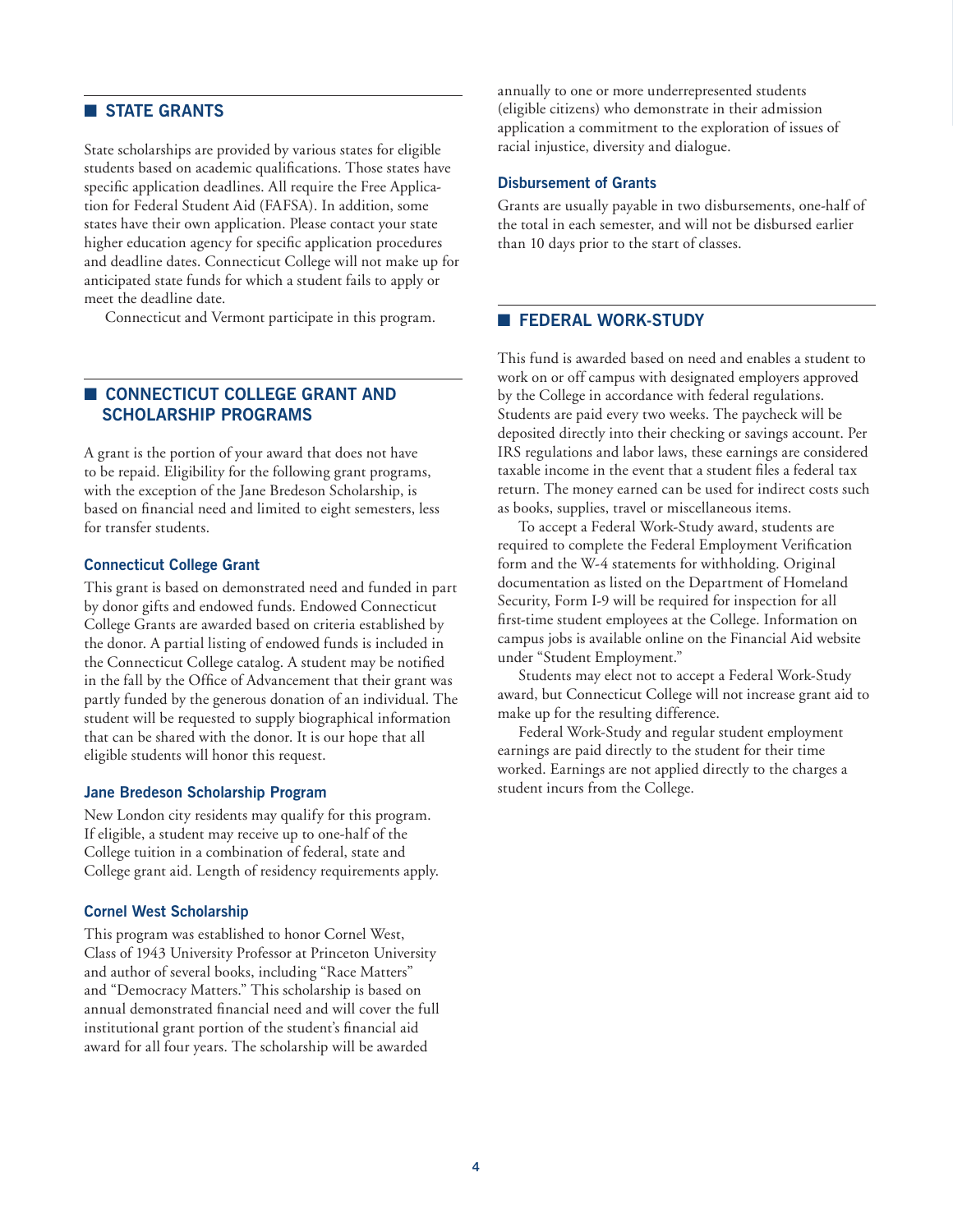# **STUDENT LOANS**

## **Federal Direct Loan**

The Federal Direct Loan is awarded to both undergraduate and graduate students. There are two types of Federal Direct loans:

- Subsidized: The federal government pays the interest that accrues while the student is enrolled at least half-time.
- Unsubsidized: The student pays the interest that accrues.

For more detailed information about the Federal Direct Loan program, visit **studentaid.gov**.

#### **General Requirements**

To be eligible for the Federal Direct Loan, you must:

- be a United States citizen, U.S. national or eligible noncitizen;
- not be in default on any Title IV loan;
- not owe a refund on any Title IV grant (unless satisfactory repayment arrangements have been made);
- be making satisfactory academic progress;
- be enrolled at least half-time; and
- receive a determination of your Federal Pell eligibility by submitting a Free Application for Federal Student Aid (FAFSA).

#### **Interest Rate**

Students should be aware that they could have a different interest rate on each year's loan. The fixed rate on both the subsidized and unsubsidized loan is 3.73% for 2021-2022.

#### **Fees**

*2022-2023 fees have not been released.* The U.S. Department of Education charges 1.057% for processing and guarantee fees.

#### **Disbursement of Funds**

- 1. Loan funds will not be disbursed to the student's account until all necessary paperwork is completed and the student has enrolled in sufficient credit hours.
- 2. The Federal Direct Loan is normally payable in two disbursements, one-half of the total in each semester, and cannot be disbursed to your account earlier than 10 days prior to the start of classes.

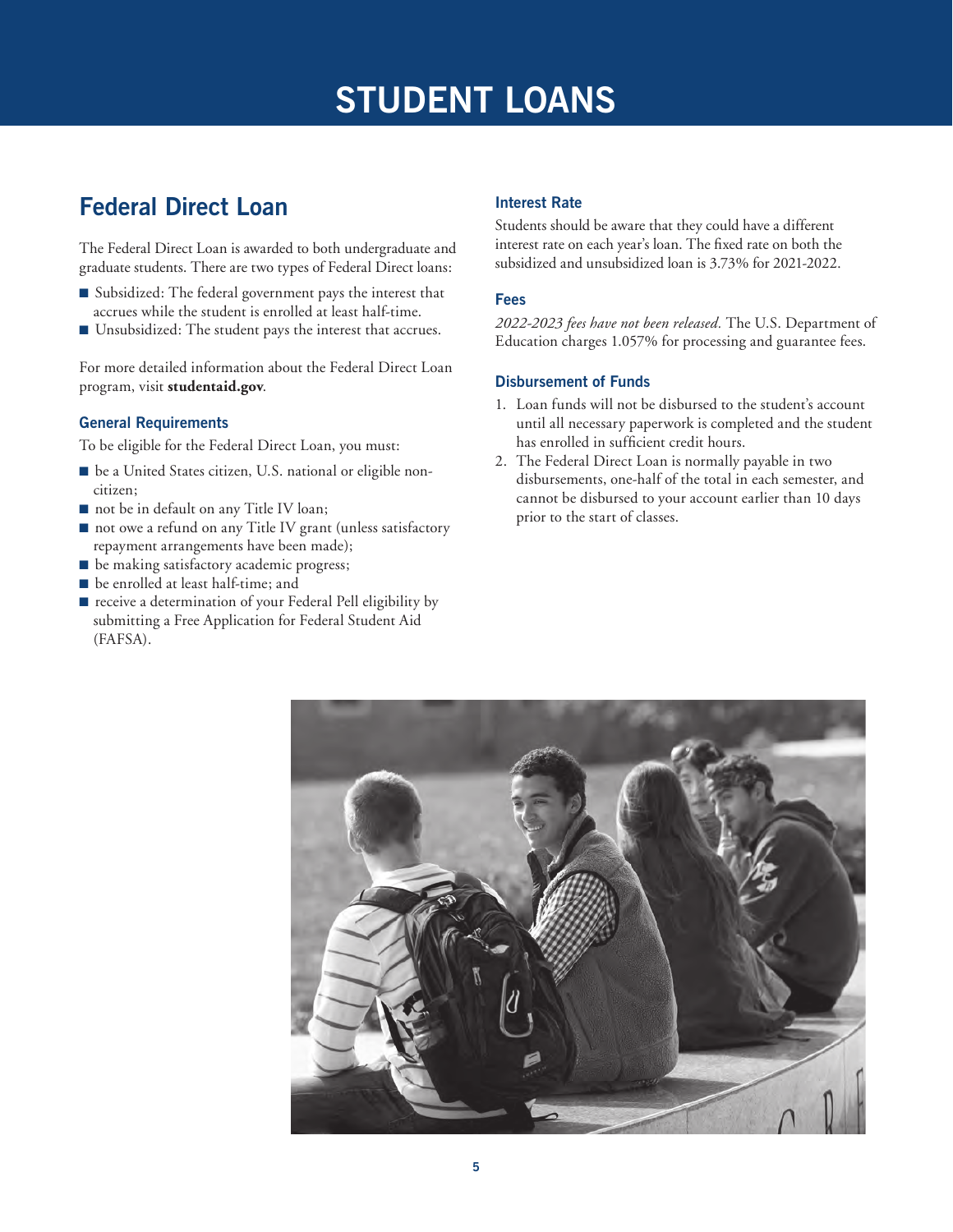#### ■ **ANNUAL LIMITS – FEDERAL DIRECT LOANS**

#### **DEPENDENT UNDERGRADUATES**

|                       |         | Subsidized Total (Subsidized & Unsubsidized) |
|-----------------------|---------|----------------------------------------------|
| First Year            | \$3.500 | \$5.500                                      |
| Second Year           | \$4.500 | \$6.500                                      |
| Third Year and Beyond | \$5,500 | \$7,500                                      |

Note: All undergraduate annual loan amounts are subject to proration.

#### **INDEPENDENT UNDERGRADUATES, ETC.**

|                       |         | Subsidized Total (Subsidized & Unsubsidized) |
|-----------------------|---------|----------------------------------------------|
| First Year            | \$3.500 | \$9.500                                      |
| Second Year           | \$4.500 | \$10.500                                     |
| Third Year and Beyond | \$5,500 | \$12,500                                     |

#### **GRADUATE & PROFESSIONAL STUDENTS**

|                    |     | Subsidized Total (Subsidized & Unsubsidized) |
|--------------------|-----|----------------------------------------------|
| All years of study | \$0 | \$20.500                                     |

#### ■ **AGGREGATE LIMITS – FEDERAL DIRECT LOANS**

|                                 | <b>Subsidized</b><br><b>Maximum</b> | <b>Total (Subsidized &amp;</b><br>Unsubsidized) |
|---------------------------------|-------------------------------------|-------------------------------------------------|
| Dependent Undergraduate         | \$23,000                            | \$31,000                                        |
| Independent Undergraduate       | \$23,000                            | \$57,500                                        |
| Graduate & Professional Student | \$0                                 | \$138,500                                       |



### **Payment Plan and Parent Loan**

NOTE: Connecticut College does not accept direct credit card payments for the comprehensive fee.

#### ■ **PAYMENT PLAN**

Paying for college can be an overwhelming process. Budgeting and planning is the key to successfully paying for education. Evaluating your present financial situation is important—knowing what you have and what you need will allow you to plan for the year.

Monthly payments are easier on a household budget because you can pay monthly instead of one large lump sum. Many families do not realize that they can participate in a payment plan. There is a modest application fee but you pay no interest for spreading out your payments.

**For more information on Connecticut College's payment plan, contact Donna Scott, bursar, at bursar@conncoll.edu or 860-439-2079.**

#### ■ **FEDERAL DIRECT PLUS LOAN**

The Federal Direct PLUS is a loan program for parents to help finance the cost of education. Loan proceeds are issued by the U.S. Treasury. Parents must complete and return their loan paperwork to the Financial Aid Services office. Additionally, borrowers new to the Federal Direct PLUS program must complete online requirements with the U.S. Department of Education.

The amount a parent can borrow is determined by the College and is based on the cost of attendance less any financial aid awarded. Direct PLUS has a fixed interest rate of 4.22% for 2021-2022. Repayment of principal and interest begins after disbursement and continues for a maximum of 10 years. A 4.228% fee is deducted from the total amount borrowed prior to disbursement. The Department of Education requires that a credit check be performed. If a parent is denied a PLUS due to adverse credit history, the student may qualify for additional funds from the Direct Unsubsidized Loan Program.

More specific information about this loan program can be found at **studentaid.gov**.

Application procedures will be posted on our website on or about June 1.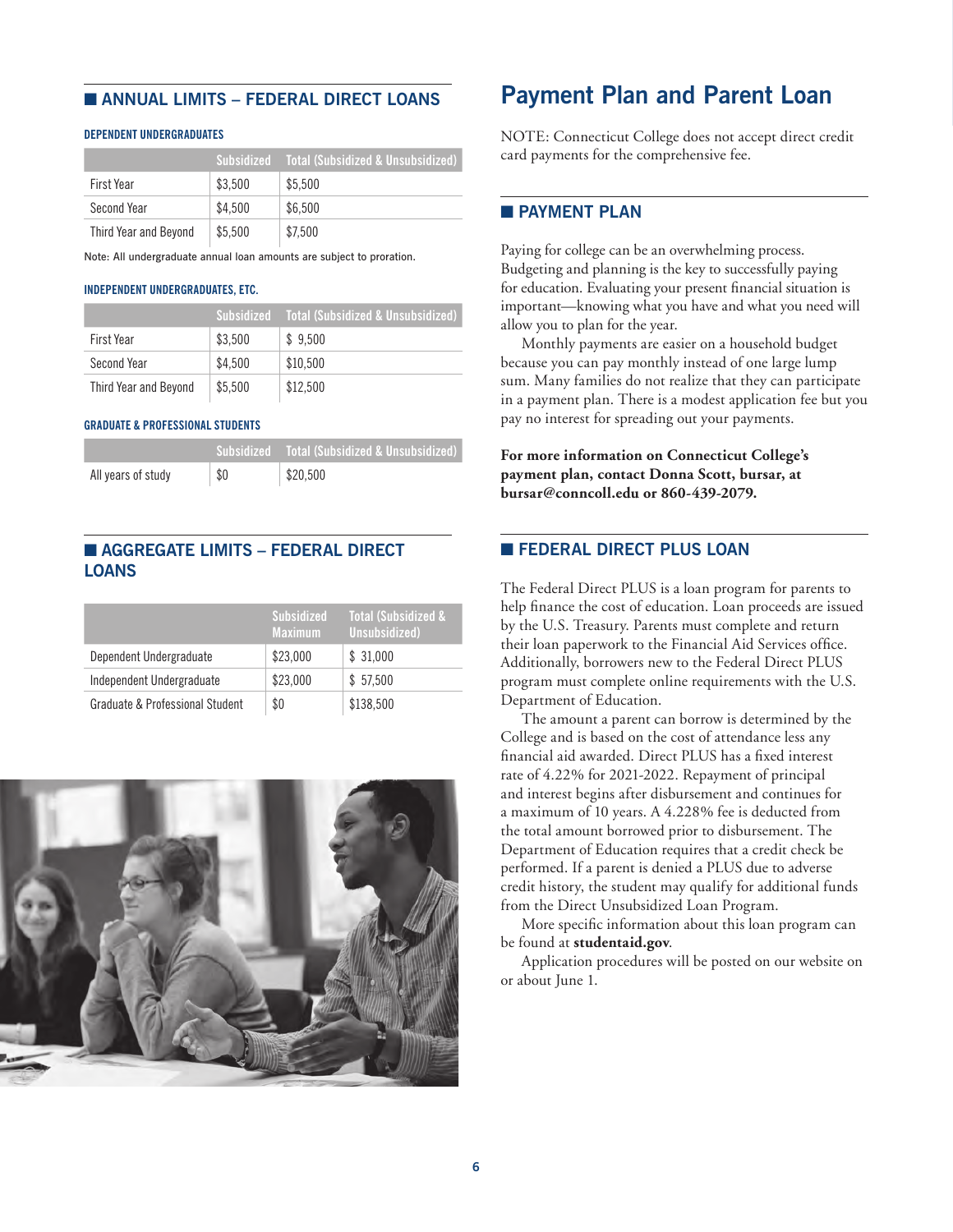# **IMPORTANT FINANCIAL AID POLICIES**

#### **1.**

Since a family's financial situation often changes from year to year, students are required to reapply for financial aid each year. This means that a student's financial aid award may be increased or decreased over the years of enrollment based on the changes that occur in the family's income, assets, family size, number of dependents in college or special circumstances.

#### **2.**

In the case of a divorce or separation, our policy is that both parents, regardless of any special arrangements that are made, are responsible for funding the cost of education. We take into consideration the costs of maintaining two households but expect both parents to support their child's education.

#### **3.**

All documents are examined carefully. Some items that can be deducted on your taxes, i.e., depreciation, vehicle expenses, losses, etc., might not be allowed for purposes of determining institutional aid eligibility. Families that show very low or negative income on their tax returns may be asked to provide documentation of their living expenses.

#### **4.**

When determining eligibility for institutional aid, no allowance will be given for those family members enrolled in graduate or professional schools. Graduate and professional students can be considered financially independent from parents for federal financial aid purposes and therefore have access to higher loan limits to help finance their cost of education.

#### **5.**

On your financial aid application, you are asked to report those in your family who will be enrolled in a college or university for the coming year. Connecticut College may verify the enrollment of other family members listed. If any of the family members did not enroll as indicated, the parental contribution will be increased and the aid award decreased for the current academic year.

#### **6.**

If another resource—such as a trust, contribution from a relative, merit or athletic award—pays for a sibling's college costs, or if costs at their institution are significantly lower, there may be little or no allowance when determining the parent's contribution for the student at Connecticut College. You are encouraged to contact our staff to fully understand how we apply this policy.

#### **7.**

Each student applying for financial aid is expected to make a standard minimum contribution to their educational costs. Typically, this contribution is used to fund costs such as books, supplies, miscellaneous expenses and travel.

#### **8.**

Connecticut College requires that applicants for financial aid go through a process called verification. This means that our staff will compare information reported on the Free Application for Federal Student Aid (FAFSA) and CSS Profile with pertinent federal tax returns, W2 statements, Verification Worksheet and other relevant documents.

Returning students should submit the FAFSA first. The deadline for submitting your application is posted on our website. Please do not miss this deadline as it could jeopardize your eligibility for financial aid.

First-year students will be notified of the verification process shortly after their matriculation. Please be advised that tentative awards are not considered final until the file has been verified. Once verification has been completed, you will receive a notice from our office.

#### **9.**

Institutional aid is limited to eight semesters, less for transfer students, which is calculated based on the number of transfer credits posted. Transfer students can typically expect to receive a maximum of six semesters of financial aid.

#### **10.**

Students that apply to Connecticut College and indicate that they will not be seeking financial assistance will not be eligible to receive Connecticut College grant aid until the student has been enrolled for two semesters at the College.

 If an incoming student would like to apply for financial aid after they receive their admission letter, they are encouraged to contact the Financial Aid Office to discuss whether we are able to consider their special circumstances.

International students should not expect to receive financial aid during their years at Connecticut College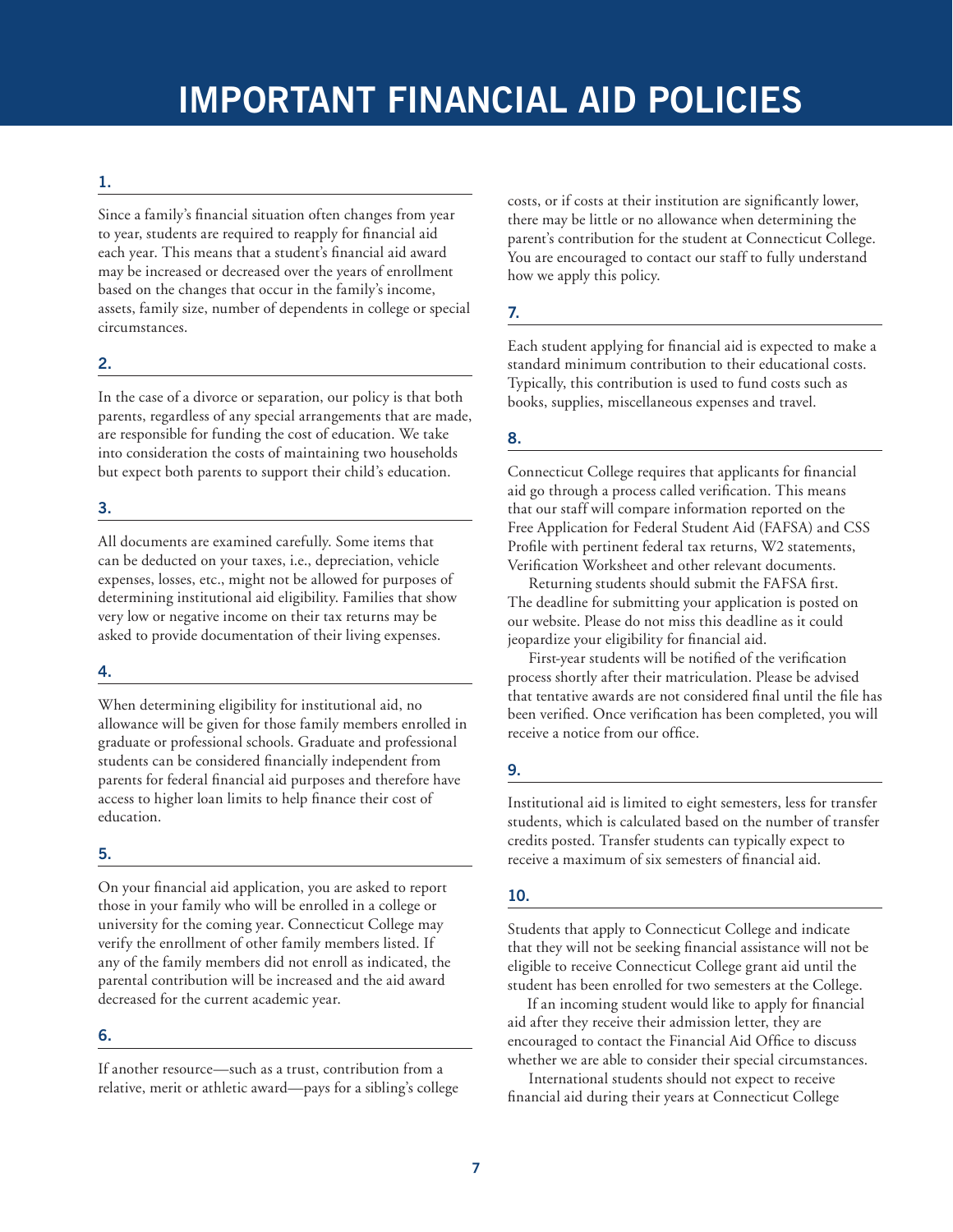unless they apply for financial aid and are eligible at the time they are admitted. However, if there is a significant change in family circumstances in subsequent years, international students should contact our office to discuss their options and we will determine if a change in their eligibility is appropriate.

#### **11.**

In accordance with federal regulations, all financial aid recipients are required to make satisfactory academic progress. This means that financial aid recipients must maintain a minimum grade-point average and accumulate a sufficient number of credits as they progress through the program. Full-time traditional students should maintain at least a 2.0 grade-point average and not be more than eight semester hours behind the normal semester hours as described below:

| Class year | Minimum earned<br>credits required at<br>end of fall semester | Minimum earned credits required<br>at end of spring semester |
|------------|---------------------------------------------------------------|--------------------------------------------------------------|
| First-Year | 8                                                             | 24                                                           |
| Sophomore  | 40                                                            | 56                                                           |
| Junior     | 72                                                            | 88                                                           |
| Senior     | 104                                                           | 120                                                          |

Return-to-College and graduate students' progress is measured differently. Please reference the following website for complete information: **www.conncoll.edu/admission/ financial-aid/eligibility-requirements/additionalfinancial-aid-policies**.

A student's progress will be monitored at the end of each semester to determine eligibility for financial aid for the upcoming semester.

**Financial Aid Warning:** Any student in jeopardy of losing their federal financial aid will be sent a warning letter and strongly encouraged to meet with their dean or academic adviser. The student will be eligible to receive federal financial aid for the upcoming semester.

**Financial Aid Probation:** If a student has not met the minimum standards for satisfactory academic progress after receiving the Financial Aid Warning, they will be placed on financial aid probation and denied access to federal financial aid.

A student can appeal based on the following:

- Injury or illness (must provide a letter from a health professional);
- Disability (must provide a letter from Student Disability Services);
- Death of a relative; or
- Other special circumstances.

The student must submit an academic plan that has been determined with consultation from the student's dean or academic adviser. It must be specific and demonstrate how the student will graduate within the remaining semesters.

If the student's appeal of their financial aid probation is granted, the student will be notified of the approval via email along with additional requirements that must be met. The award will be for only one semester. Future funding will depend on the successful completion of the semester based on the academic plan and any additional requirements listed in the approval letter.

If you will be taking a semester off, or making arrangements to pay for classes without financial aid, please be advised that in order to regain eligibility for financial aid, you must meet the minimum requirements based on the original class in which you entered.

For more detailed information, view the Connecticut College Catalog at **http://conncoll.smartcatalogiq.com/en/**

#### **12.**

As a student progresses through their education and gets closer to the completion of a college degree, they become more financially responsible to repay student loans because of increased earning power. Therefore, students become eligible for higher loan amounts each year. Since Connecticut College believes students should gradually take on a greater personal responsibility for the cost of education, students will be offered a higher proportion of loans each year to take full advantage of the student's eligibility for these student loan programs. Connecticut College is making efforts to reduce loan debt for our highest need students.

#### **13.**

All Connecticut College students are required to have health insurance, either through their family or the Student Health Insurance Plan (SHIP) sponsored by the College (for an additional fee). Insurance plans must cover primary care and emergency care regardless of location. All students are added to the College-sponsored plan at the beginning of each academic year and must either waive or enroll at www.gallagherstudent.com/conncoll. Students who are required to take the health insurance and need assistance covering the cost of the College sponsored health insurance may be eligible for additional loan funding. Grant funding is extremely limited. Contact the Office of Financial Aid Services to discuss your eligibility and options. Further information about the health insurance policy is available on the Student Health and Counseling Services website. (https://www.conncoll.edu/campus-life/health-andcounseling-services/student-health-insurance/)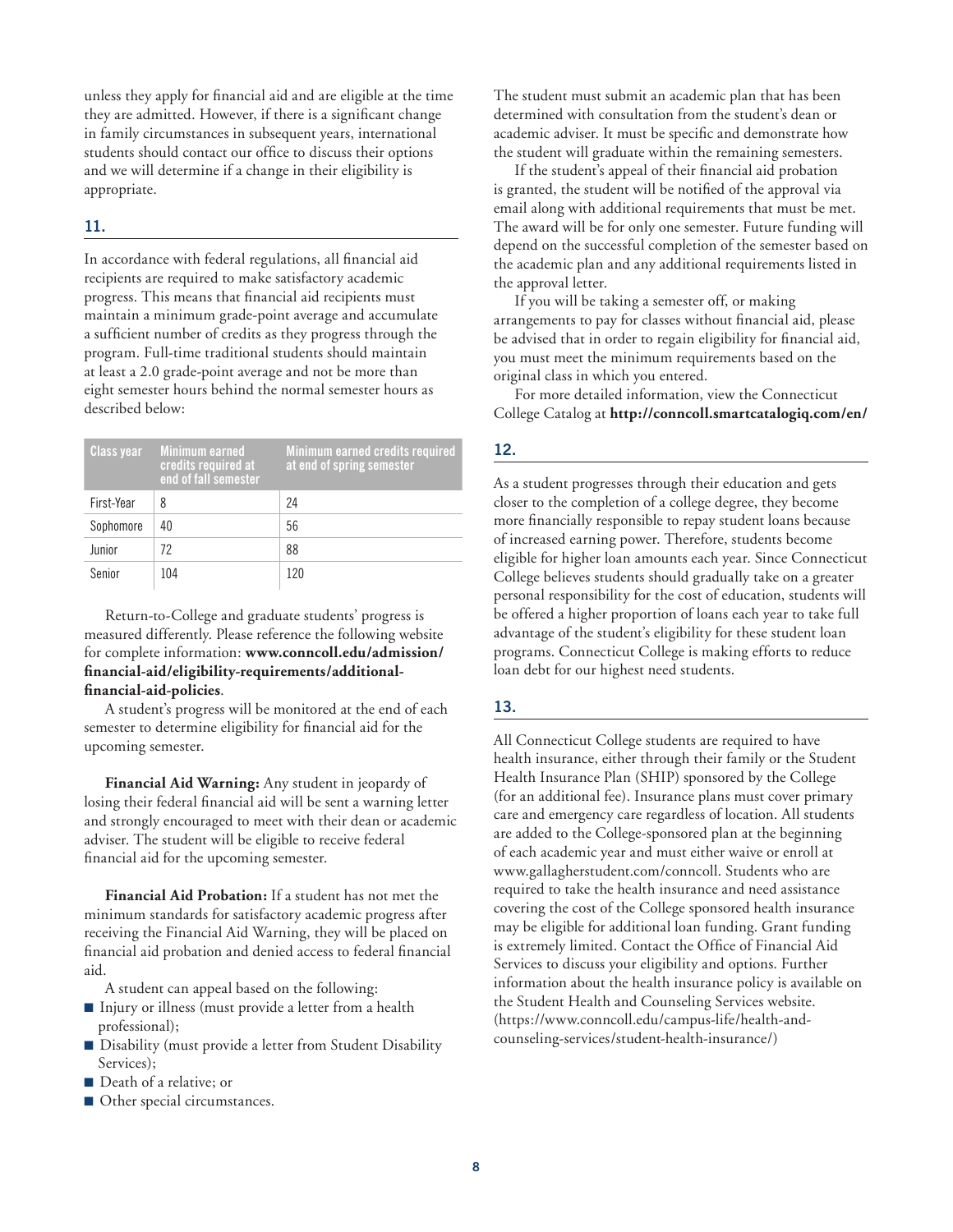Many students receive outside sources of funding to support their college expenses. It is important to notify Financial Aid Services if any funding of this type is received. Federal regulations require that outside awards be considered when a student's eligibility is determined. When a student receives an outside scholarship, the award will change in this order:

- 1. Student contribution will be reduced
- 2. Loan levels will be eliminated or reduced
- 3. Student employment will be eliminated or reduced
- 4. Very last to be reduced is/are the grant(s)

Outside scholarships may also be used to cover the cost of the college sponsored health insurance if a student is required to purchase it.

It is the student's responsibility to arrive on campus with sufficient funds from either summer employment or other sources to purchase books, supplies and miscellaneous items. Earnings from the Federal Work-Study Program should be sufficient to meet on-campus expenses after that.

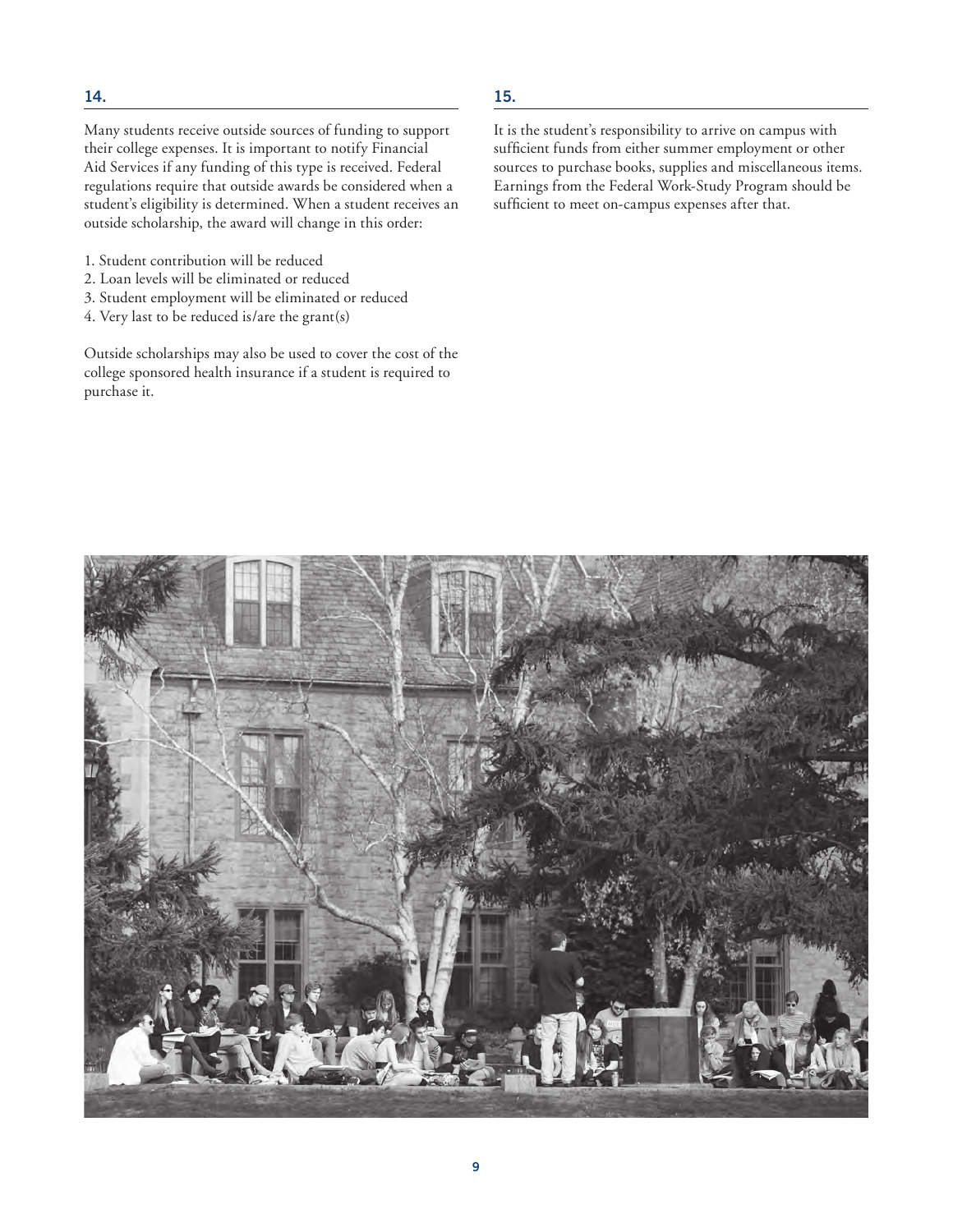# **HOW TO DETERMINE WHAT TO PAY CONNECTICUT COLLEGE**

## **Sample Financial Aid Award**

*For a student with an expected family contribution of \$25,000* 

|                                                           | <b>Amount</b>  | <b>Total/Year</b> |
|-----------------------------------------------------------|----------------|-------------------|
| Costs for the 2020-2021 Financial Aid Year                |                |                   |
| Tuition and Fees                                          | \$60,795.00    |                   |
| Room and Board                                            | \$16,780.00    |                   |
| <b>Books and Supplies</b>                                 | 1,000.00<br>\$ |                   |
| Miscellaneous                                             | \$<br>600.00   |                   |
| Transportation                                            | \$<br>400.00   |                   |
| Cost of Attendance                                        |                | \$79,575.00       |
| Grants and Scholarships ('gift aid'; no repayment needed) |                |                   |
| Connecticut College Grant                                 | \$47,075.00    |                   |
| Total Grants and Scholarships                             |                | \$47,075.00       |
| Net price (cost less grants)                              |                | \$32,500.00       |
| <b>Options to Pay Net Price</b>                           |                |                   |
| Work Options (do not deduct from bill)                    |                |                   |
| Federal Work Study                                        | \$2,000.00     |                   |
| <b>Total Work Options</b>                                 |                | \$2,000.00        |
| <b>Student Loan Options</b>                               |                |                   |
| Federal Direct Subsidized Loan                            | \$3,500.00     |                   |
| Federal Direct Unsubsidized Loan                          | \$2,000.00     |                   |
| <b>Total Loan Options</b>                                 |                | \$5,500.00        |

#### **Other options to pay the family contribution of \$25,000**

- Payment Plan: www.conncoll.edu/offices/office-of-the-controller/student-accounts/payment-plan-faq
- Parent PLUS loan: www.conncoll.edu/parentplus
- Military and/or National Service Benefits:

www.conncoll.edu/financial-aid/news-resources/resources-for-veterans/

■ Non-Federal private education loan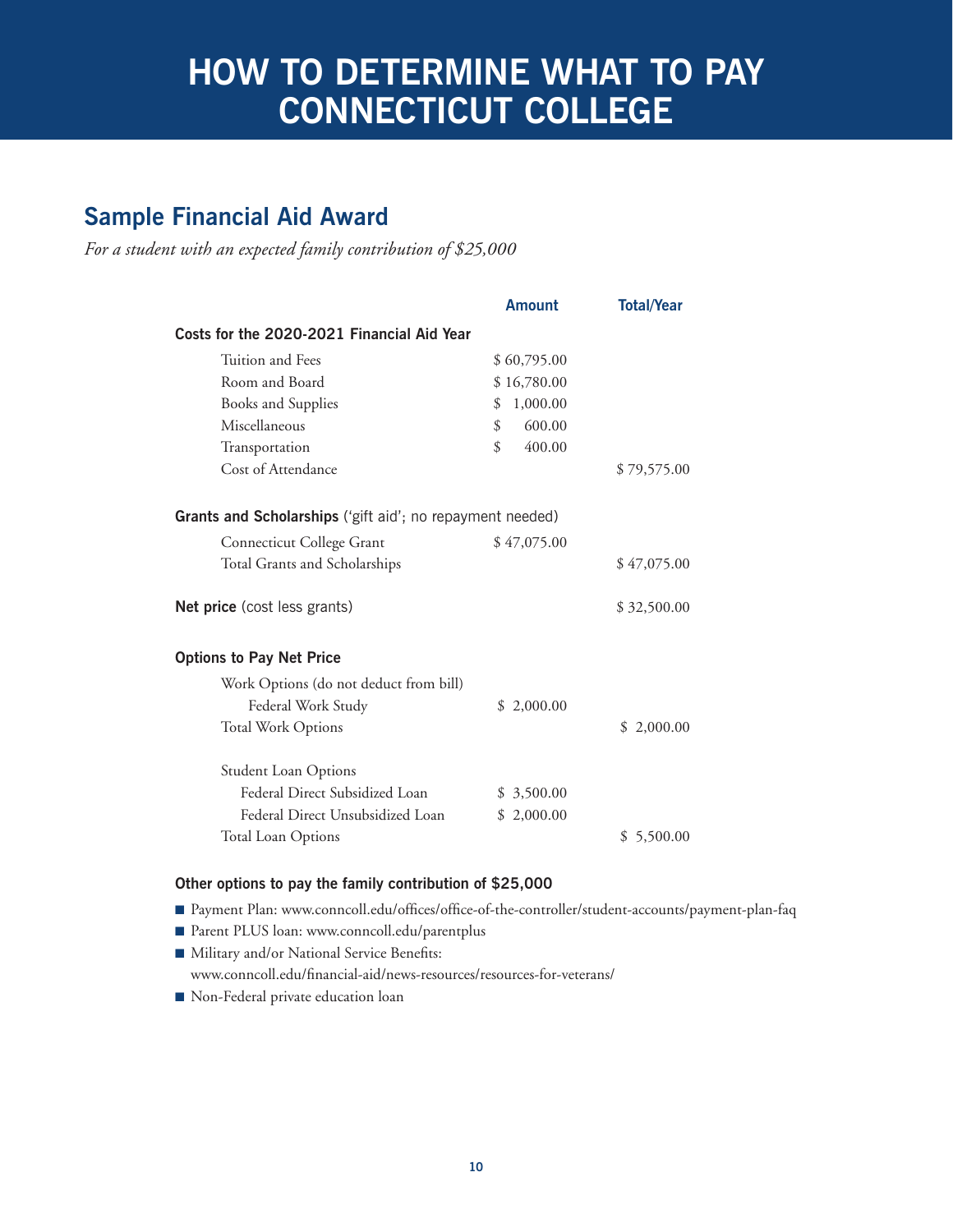# **Financial Aid package (based on the sample award)**

|                                           | <b>Fall Semester</b> | <b>Spring Semester</b> | <b>Total</b> |
|-------------------------------------------|----------------------|------------------------|--------------|
| <b>Connecticut College Grant</b>          | \$23.537.50          | \$23.537.50            | \$47,075.00  |
| <b>Federal Direct Subsidized Loan</b>     | \$1.732.00           | \$1.732.00             | $$3,464.00*$ |
| <b>Federal Direct Unsubsidized Loan</b>   | 990.00               | 990.00                 | $$1,980.00*$ |
| TOTAL TO BE CREDITED TO STUDENT'S ACCOUNT | \$26,259.50          | \$26,259.50            | \$52,519.00  |

\*Net amount reflects a 1.057% direct loan processing fee.

# **Calculating your payment**

| <b>Bill</b>                                                          | <b>Fall Semester</b>       | <b>Spring Semester</b> |
|----------------------------------------------------------------------|----------------------------|------------------------|
| <b>Comprehensive Fee</b> (tuition, fees, room and board)             | \$38,787.50                | \$38,787.50            |
| <b>Estimated Health Insurance</b>                                    | \$2.000.00                 | $\theta$               |
| <b>Total Charges</b> (including fall semester with Health Insurance) | \$40,787.50                | \$38.787.50            |
| <b>Less: Tuition Deposit (if applicable)</b>                         | $\boldsymbol{x}$<br>500.00 | $\theta$               |
| Less: Grants                                                         | \$23.537.50                | \$23.537.50            |
| <b>Less: Subsidized Loans</b>                                        | \$1.732.00                 | \$1.732.00             |
| <b>Less: Unsubsidized Loans</b>                                      | \$<br>990.00               | \$<br>990.00           |
| <b>Balance</b>                                                       | \$14,028.00                | \$12,528.00            |

### **Important Points:**

- The figure for health insurance is estimated. A final figure will be released at a later date.
- Health insurance can be waived but the waiver form must be signed and returned to the appropriate department.
- Federal Work-Study: students who secure a job receive a paycheck every two weeks. Their paycheck will be deposited directly to the bank account of their choosing. Therefore, when calculating what you should pay the bursar, do not subtract the Federal Work-Study award.
- Additional resources to pay the balance due: Payment Plan: www.conncoll.edu/offices/office-of-the-controller/student-accounts/payment-plan-faq Parent Direct PLUS loan: www.conncoll.edu/parentplus Military and/or National Service Benefits: www.conncoll.edu/financial-aid/news-resources/resources-for-veterans/ Non-federal private education loan option available at www.elmselect.com/v4/school/560/program-select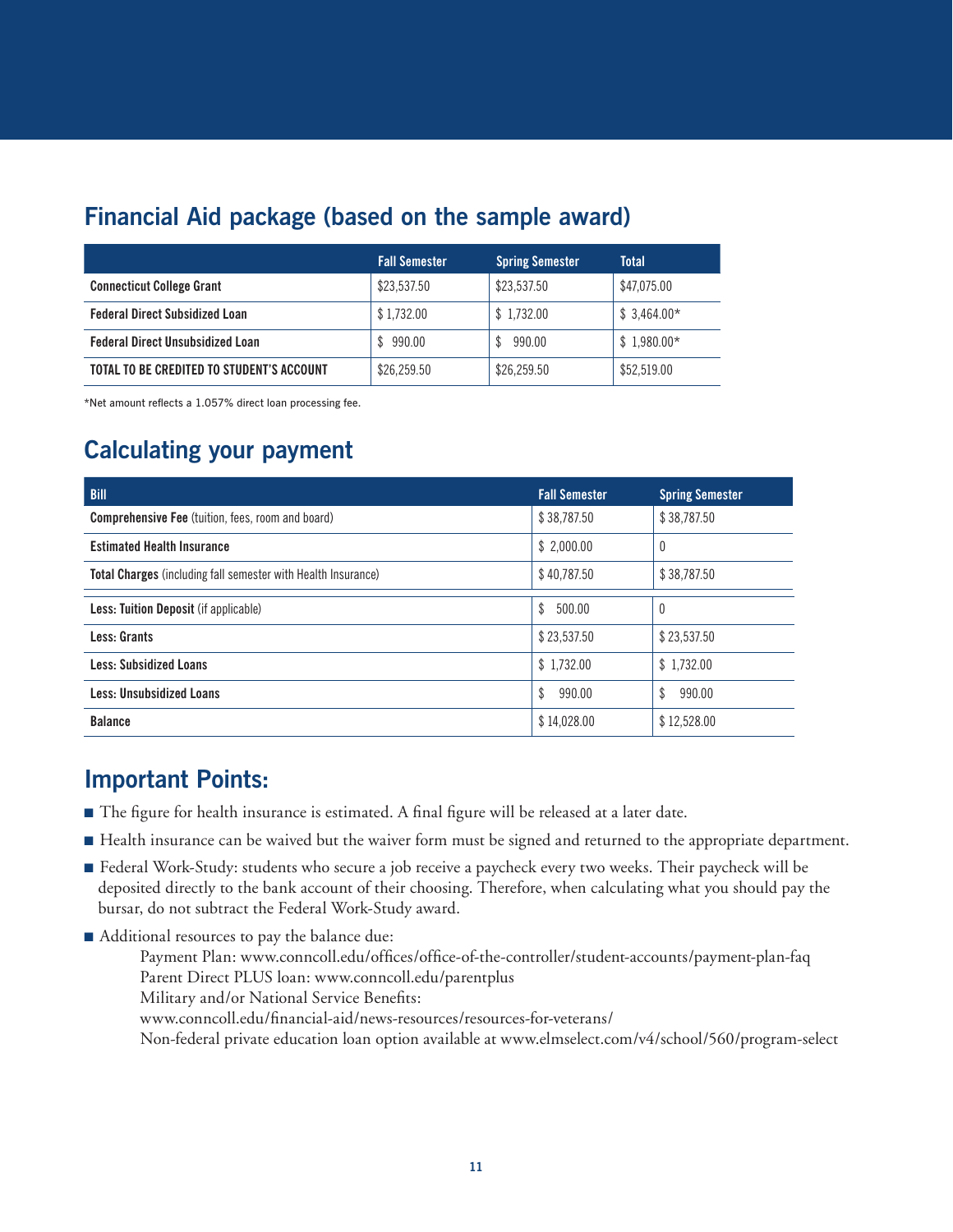------------------------------------------------------------------------------------------------------------------------------------------------------------------------------------

Connecticut College is committed to the goal of achieving equal opportunity for all and, accordingly, does not discriminate on the basis of race, color, sex, sexual orientation, age, religion, national or ethnic origin, visible or invisible disability, or status as a disabled veteran of the Vietnam era. The College complies with federal and state legislation and regulations regarding non-discrimination. This policy applies to faculty and staff, applicants for faculty and staff positions, students and applicants for educational programs and activities. Inquiries concerning this policy should be addressed to the Dean of Institutional Equity and Inclusion/Affirmative Action Officer, Fanning Hall, Connecticut College, 270 Mohegan Avenue, New London, CT 06320-4196.

This information was complete and accurate as of December 2021. Please check for updates at **www.conncoll.edu/financial-aid**.

As an inclusive institution, Connecticut College uses "they" as a singular pronoun.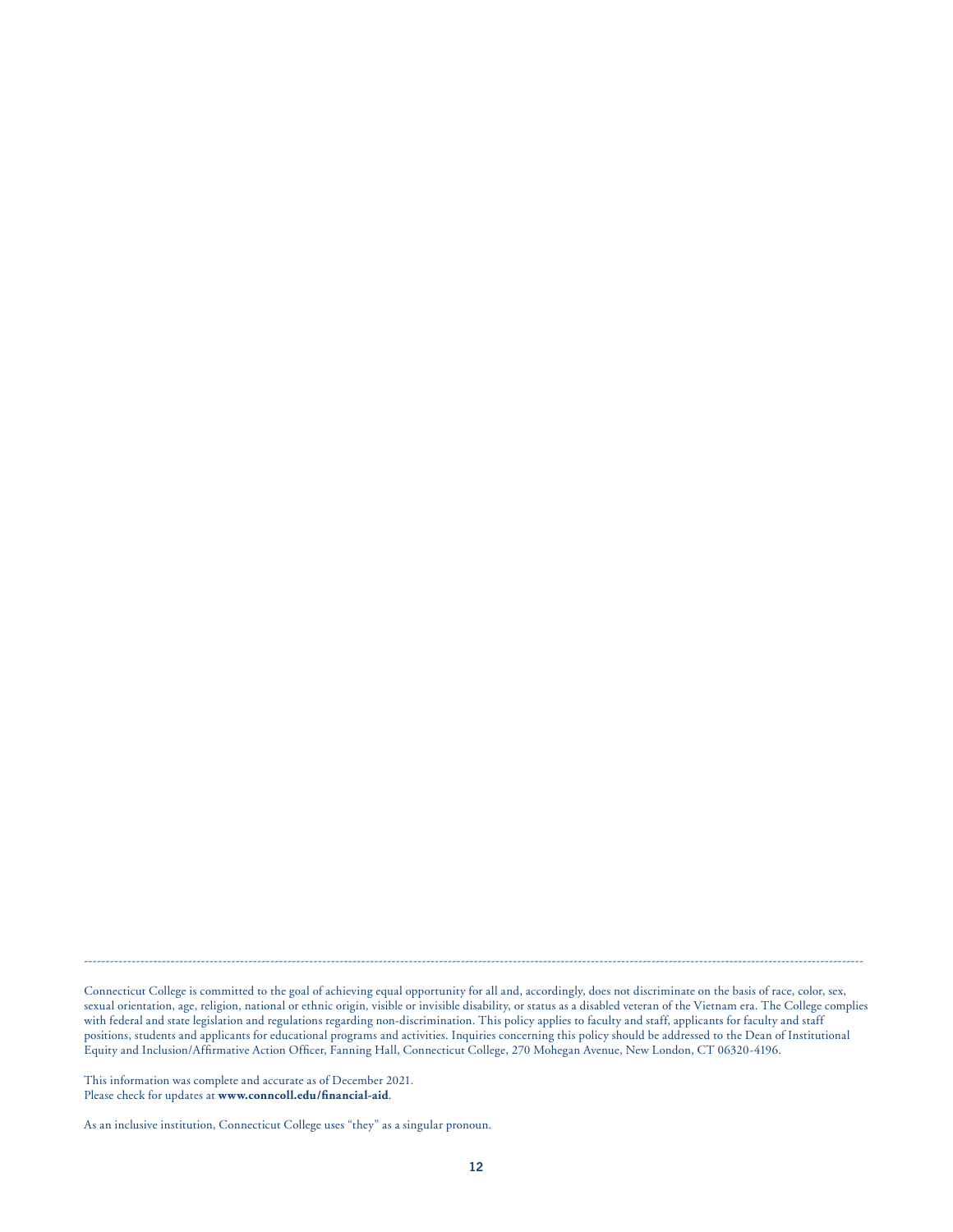let EDO be given. Choose N, EN:  $N_i = \Big|\sum_{i=1}^n \alpha_i - \alpha_i\Big| \leq \varepsilon$ . Basically,  $\sum_{i=1}^n \alpha_i$  is within an

whorhood of its limit a. So,  $a-\tilde{\epsilon} < \sum_{i=1}^{n} a_i < a+\epsilon$ . choose  $N_z \in IN: \forall n \ge N_z \frac{1}{n} \le \frac{1}{\epsilon} \cdot \text{This is}$ <br>because of the Archimesian principle that  $\forall s \in \mathbb{R} \setminus \{0\}$  $\epsilon \mathbb{N}$  o  $\frac{1}{N}$   $\leq$  X. Also, since  $\frac{1}{n}$  is indexed by nell and  $\alpha$ ,  $\epsilon$ no absolute valve is needed. Let N=mm {N, N2}.

 $\frac{1}{\sqrt{2}}\sum_{i=1}^{n}a_{i}\left\langle \frac{1}{n}(\xi+a)\right\rangle \leq\frac{1}{N}(\xi+a)\left\langle \frac{1}{\xi+a}(\xi+a)\right\rangle \leq\frac{1}{\xi}$  $56.356$  so  $55.3$  converges



=  $0.1 + \frac{0.1}{2} + \frac{0.1}{2} + \frac{0.2}{3} + \frac{0.3}{3} + \frac{0.3}{3} + \frac{0.3}{3} + \frac{0.3}{3} + \frac{0.3}{3} + \frac{0.3}{3}$ 

 $=$   $\alpha$ ,  $\left(1+\frac{1}{2}\right)$ 

 $(x^{2}+1/3-1/4)$  ...  $a_{3}(1/3+1/4-1/5)$ 

 $16 - 18 - 18$ 

 $4\frac{1}{2}$ 

 $150$   $\geq 6\sqrt{2}$ 

ivege

2) Let 270 be gi

(十 X.

By definition, HseS

 $r - \xi$ <s and  $\forall s \in S$ ,